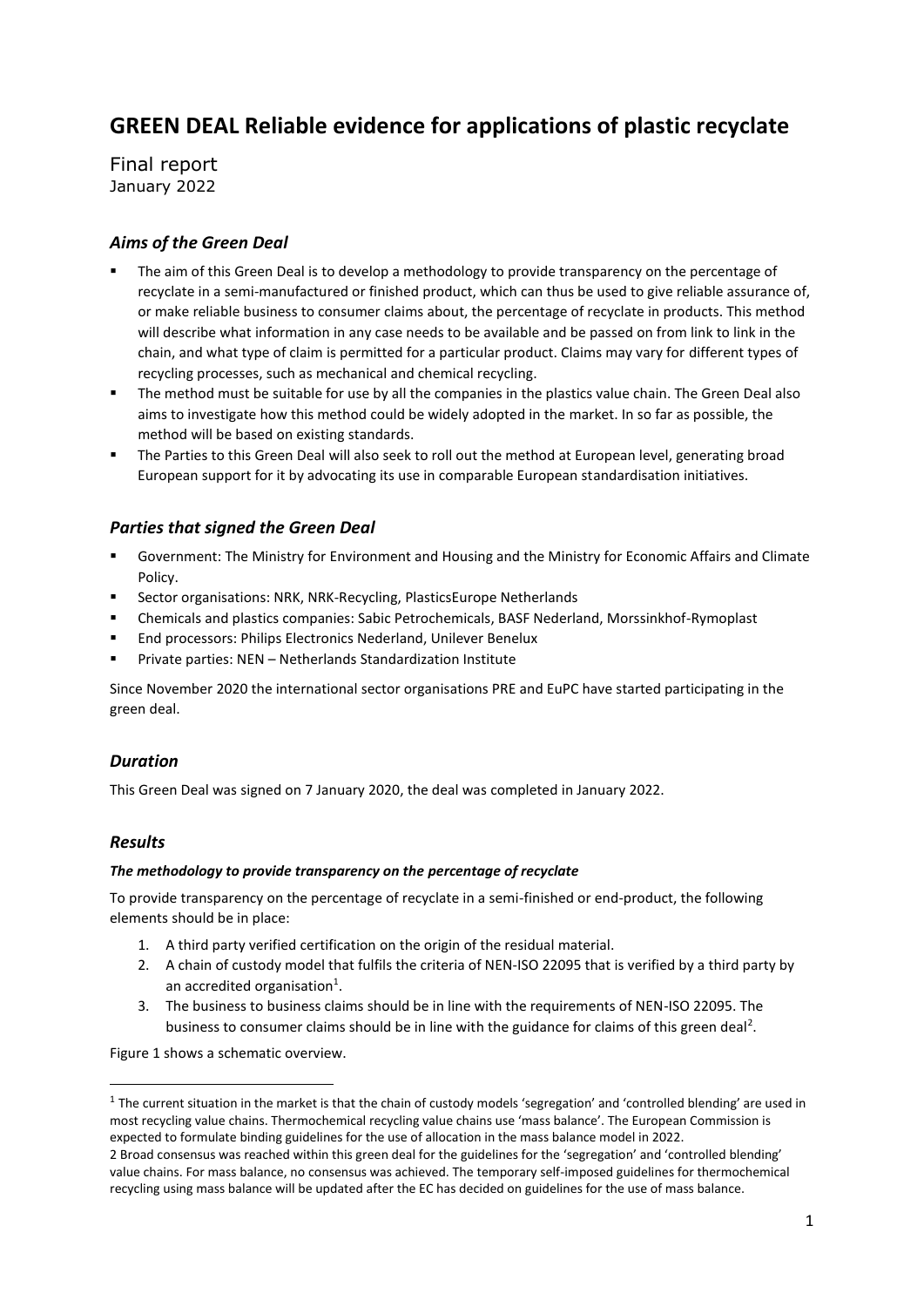

*Figure 1: schematic overview of the three elements that are relevant for making reliable claims on recycled content.*

### *Statement on origin of residual material*

It is important to establish and verify the origin and quantity of the incoming waste material. In this way there is a guarantee that plastic waste is actually being recycled. And what type of plastic waste (pre- and postconsumer). This can be done by self-declarations, but the Green Deal strongly advises to work with a third party verified certification on the origin of the residual material. Most certification systems for recycled content already work with certification up to the point of origin, but sometimes this is difficult when waste traders are involved.

#### *Chain of custody model*

NEN has taken the initiative to develop an ISO chain of custody standard, which was published in October 2020. This generic standard provides unambiguous definitions of the different chain of custody models, and the corresponding requirements, which are independent of sectors, materials, products, and issues addressed. The chain of custody models that are currently used for mechanical recycling and some types of chemical recycling (polymerization, solvolysis) are physical segregation and controlled blending. There is broad consensus within the green deal that these chain of custody models can be used for making reliable claims on recycled content.

For some types of chemical recycling, it is necessary to use a mass balance chain of custody model. When recycled feedstock is processed together with fossil based feedstock in existing large scale petrochemical production plants, it cannot be physically traceable throughout these production processes. Unlike the book & claim chain of custody model, a mass balance keeps track of the quantity of recycled feedstock going into a plant and allocates this in an administrative way to a certain part of the output. The generic ISO standard does not provide enough detail for chemical production chains in which feedstocks are chemically turned in to products with different characteristics. The Green Deal partners have taken the initiative for a technical committee under ISO to develop specific standards for both mass balance and book and claim. This ISO/TC 308 was installed early 2021, several partners of the green deal have become member of this ISO/TC 308 via the respective national standardization institutes. The first meeting of this new ISO/TC 308 was held on 6 October 2021. To guarantee broad international uptake it was decided not to develop a Dutch standard. The ISO standard will take more time to be completed but is the best way to create acceptance on the European and even global level.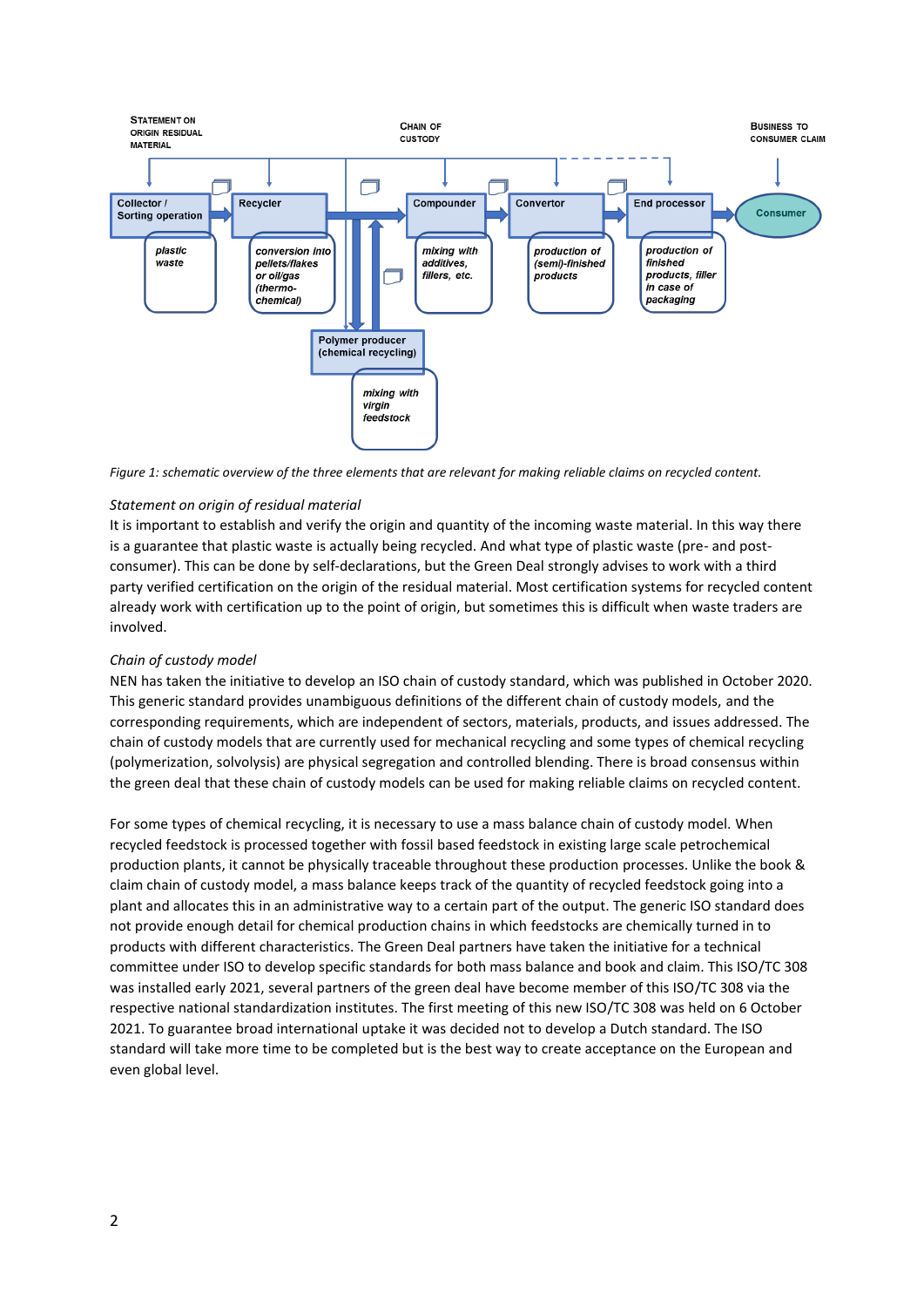For allocating recycled input in a mass balance model, several ways of allocation are possible ranging from proportional allocation to free allocation<sup>3</sup>. There is no legislation on what types of allocation should be used for recycling. The chemical recycling sector wants to work with free allocation, but the mechanical recycling sector opposes to this type of allocation.

Furthermore, the mass balance model offers producers two ways of selling the recycled content that has been allocated to the plastics output, regardless of what type of allocation is used. Producers can sell the plastics output with the calculated recycled plastics content (for instance, 100 kg – 10%, rolling average). Or they can sell a certain volume of output with another %, as long as not more recycled content is sold than was allocated (for instance, 10 kg – 100%, credit method). The generic ISO standard on chain of custody describes both options. However, the green deal members have different views on the desirability of the credit method.

Chemical recyclers stress the importance of the credit method for upscaling chemical recycling, as the volumes of recycled feedstock that will be processed in the largescale petrochemical plants will be relatively small in the next years. Brand owners prefer the credit method for chemical recycling as well, as consumers have a preference for products that claim a high share of recycled content. Mechanical recyclers use segregation and mainly controlled blending models with focus on physical traceability of the recycled plastic. Mechanical recyclers focus their claims on known recycled content in output products. Although mechanical recyclers could also use mass balance, they prefer to use chain of custody models without mixing as this gives them the opportunity to make stronger claims including a verifiable percentage of recycled content in the end product.

Within the green deal no consensus is reached on what type of allocation should be used. Also at the European level there is an ongoing discussion on the methodology to be used to calculate recycled content in products, including mass balance allocation. This discussion originates from the recycling definition in the Waste Framework Directive and the Single Use Plastics Directive where PET beverage bottles will have to contain 30% recycled content by 2025. The European Commission will come with guidelines for chain of custody in an implementing decision of the Single Use Plastics Directive, probably in spring 2022. The members of the green deal will follow developments closely and adapt the guidance for claims as soon as legal rules will be proposed by the commission.

#### *Interoperability of certification schemes*

Currently there are many certification systems for recycled content. Most of them focus both on chain of custody requirements and on the final calculation of the recycled content. They often require that several companies in the supply chain get certified against their certification scheme. A compounder or end processor that buys recycled plastics from different companies each with their own certification, might have to get certified by each individual scheme. That would lead to unnecessary costs. NEN has taken the initiative to develop an approach for more interoperability in the supply chain based on Chain of Custody certification. The certification of so-called 'trusted supply chain actors' (TSA) will support the credibility of the (recycled content) claims made by those supply chain actors, independently of the various sector- or product specific certification scheme that have been used. A working group was instantiated as part of this green deal to discuss this approach. Apart from members of this green deal, experts from international certification schemes (ISCC, RSB, UL, RedCert, Polycert Europe, RecyClass), verification companies (SGS), international sector organisations (PRE) took part in this working group. This has resulted in a Whitepaper with the concise advice of the experts regarding the next steps for the development of a central Chain of Custody certification scheme based on ISO 22095 (CS 22095) to achieve more interoperability in the recycled plastics value chain.

#### *Guidance for claims*

Another important result of this green deal is a guidance document for reliable claims on recycled plastic content. The end-processors Unilever and Philips shared their insights into customer and consumer needs. Later, a working group was installed, again with international experts from certification schemes and sector

<sup>3</sup> With regard to multi-output processes where co-products are produced and feedstocks from both virgin and recycled plastic origins are comingled as the input material, allocation must take place. All types of allocation have to deduct the yield losses in the production process.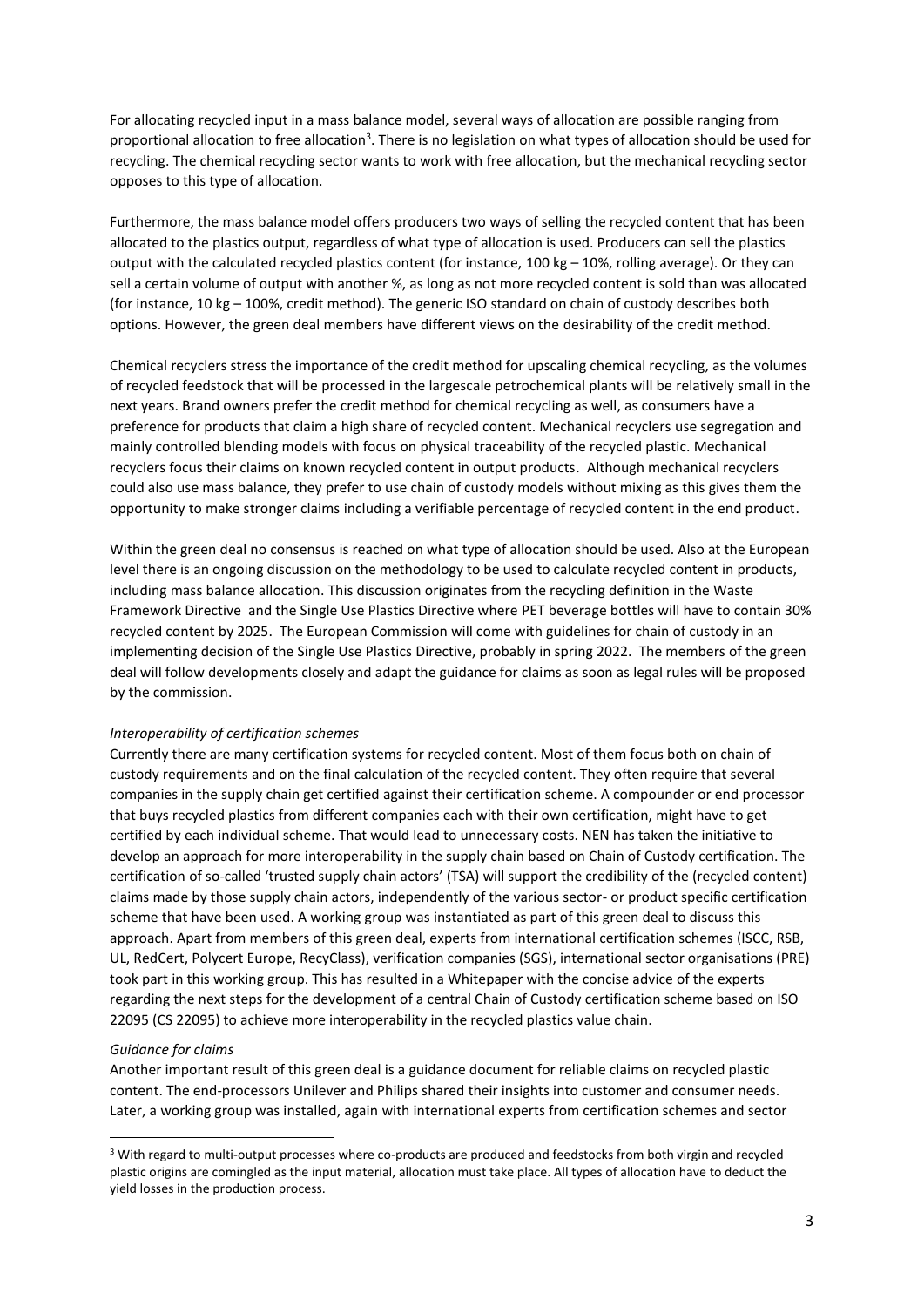organisations (ISCC, RSB, UL, Polycert Europe, RecyClass, PRE, EuPC). The guidance document focuses in particular on business to consumer claims on products/packaging, especially those that are communicated on product or on package. Discussions in the working group that prepared this document showed great consensus that guidance was most needed in this area. Variations in the wording are possible, if this will not lead to a stronger claim than proposed for the respective chain of custody model.

## **I. Chain of custody models without mixing (fully in line with ISEAL)**

|                              | <b>Characteristics</b>                                                                                                         | <b>Credible wording</b>                 |
|------------------------------|--------------------------------------------------------------------------------------------------------------------------------|-----------------------------------------|
| <b>Identity</b><br>preserved | Recycled content can be traced right<br>to its source                                                                          | Contains xx%<br>Addition: comes/is from |
| Segregation                  | Certified plastic waste input can come<br>from different sources. No mixing<br>with non-certified input of the same<br>origin. | Contains xx%                            |

No reference to the chain of custody model is needed in business to consumer communication. A logo of the certification system in combination with a written statement on the recycled content can be applied, or the percentage can be integrated in the logo. This is already common practice.

# **II. Chain of custody models with mixing**

|                        | <b>Characteristics</b>                                                                                                                                                                                                                                                                    | <b>Credible wording</b> |
|------------------------|-------------------------------------------------------------------------------------------------------------------------------------------------------------------------------------------------------------------------------------------------------------------------------------------|-------------------------|
| Controlled<br>blending | Mixing of certified plastic waste with<br>non-certified inputs is allowed at any<br>stage of the process resulting in a known<br>proportion of the certified plastic waste<br>in the final output for every delivery.<br>Specified characteristics are also known<br>and can be reported. | Contains xx%            |

No reference to the chain of custody model is needed in business to consumer communication. A logo of the certification system in combination with a written statement on the recycled content can be applied, or the percentage can be integrated in the logo. This is already common practice.

As mentioned earlier in this document, no agreement is reached on the mass balance chain of custody model. All green deal members support the use of mass balance, but they have different views on what allocation should be allowed. In the table below guidance for claims is given for mass balance including free allocation, as this is currently used in the market and there is no legislation yet that requires a more stringent form of allocation. These guidelines will be updated after the EC has decided on guidelines for the use of mass balance.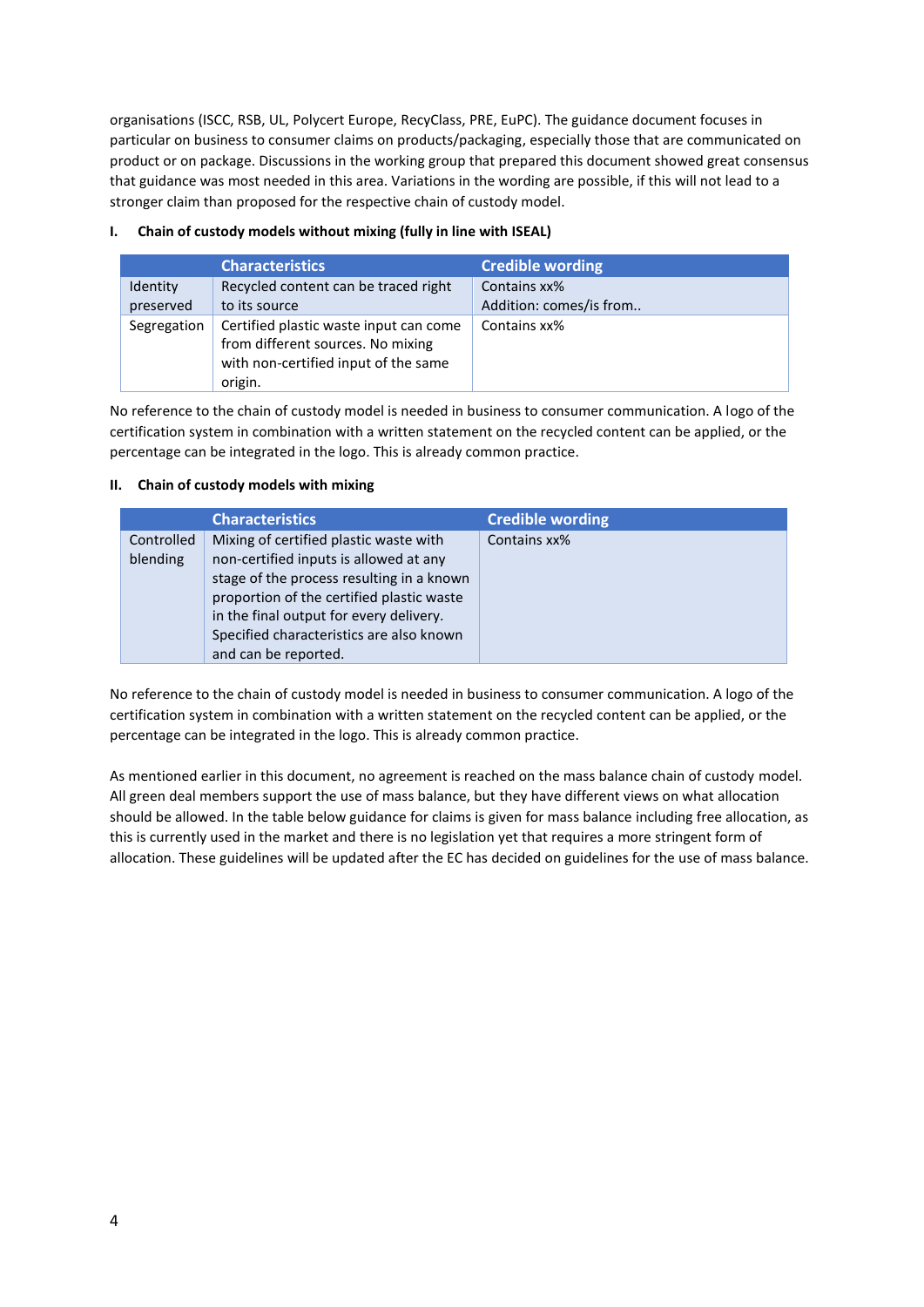|         | <b>Characteristics</b>                 | <b>Diredible wording</b>                       |
|---------|----------------------------------------|------------------------------------------------|
| Mass    | Mixing of certified plastic waste with | $r$ rocess claim = B2B:                        |
| balance | non-certified inputs is allowed at any | The required material* resources for this      |
|         | stage of the process. Free allocation  | product are substituted by recycled plastic    |
|         | (after deducting of losses).           | waste.                                         |
|         |                                        | Product claim = B2C:                           |
|         |                                        | 100% allocation/attribution:                   |
|         |                                        | Made with 100% attributed/allocated            |
|         |                                        | recycled content according to a certified mass |
|         |                                        | balance approach                               |
|         |                                        | < 100% allocation/attribution:                 |
|         |                                        | This product is partially made from recycled   |
|         |                                        | plastics, in a certified mass balance process  |
|         |                                        | or                                             |
|         |                                        | This product is made from a mix of recycled    |
|         |                                        | and non-recycled plastic, in a certified mass  |
|         |                                        | balance process                                |
|         |                                        | or                                             |
|         |                                        | Made with x% attributed/allocated recycled     |
|         |                                        | content according to a certified mass balance  |
|         |                                        | approach/process.                              |

\* specify what type of material (fossil, biobased)

*Customers prefer claims with max 5-10 words, the fewer the better. However, a clear distinction must be made to make clear that a mass balance claim is based on calculation. Therefore it is essential that a mass balance % claim is explained by 'attributed/allocated' and a reference to 'mass balance approach/process'.*

This guidance document will be shared for information with the Commission, the Authority for Consumers and Market and the ISO/TC 308 Chain of Custody that is developing the specific mass balance standard.

# *Pilot projects*

Four pilot projects were conducted with the aim to provide proof of principle (on the volume of recyclate) for third party certification of the recycled content of plastic products, to identify potential hurdles in implementation and to involve certification schemes and gain support for the green deal approach. In these pilots an investigation was done how companies now deal with the calculation of recycled content, how this is verified and what claims are used. Sabic (ice tubs) and BASF (multi-layer film for packaging and front-end carrier of a car) were involved in pilots for chemical recycling. Morssinkhof-Rymoplast (bin bags) and 360 Plastics & ELHO (flowerpots) carried out the analysis for mechanical recycling. All companies already have certification and 3<sup>rd</sup> party verification in place. Especially for chemical recycling a wide variety of claims was used and companies within the whole value chain felt the need for more guidance on what claims should be used.